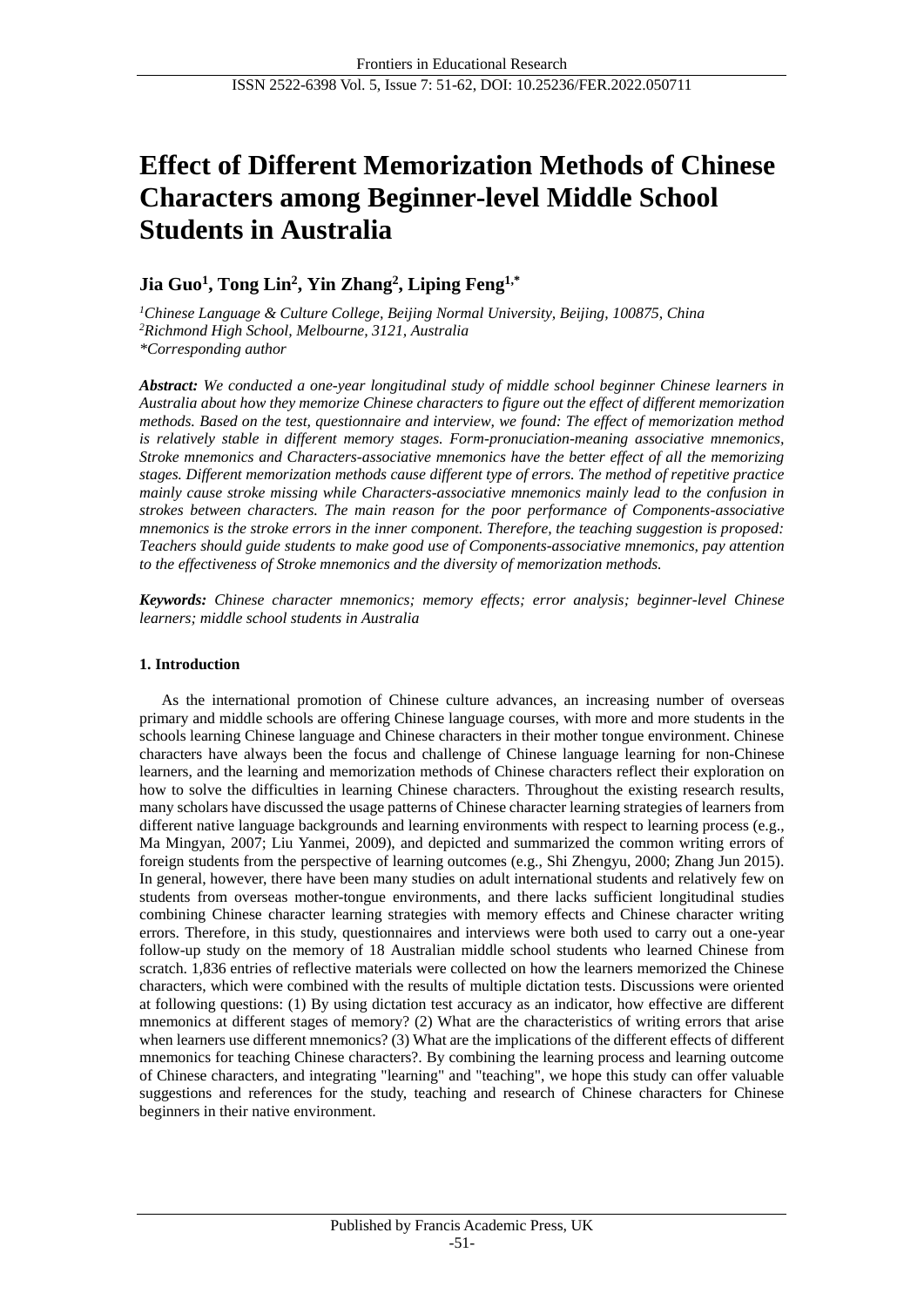#### **2. Dictation Accuracy of Different Memorization Methods**

Based on the analysis of learners' reflections in the Chinese character memory questionnaire, we categorized the Chinese character mnemonics into the Repetitive practice method, Stroke mnemonics, Symbol mnemonics, Components-associative mnemonics, Characters-associative mnemonics, and Form-sound-meaning associative mnemonics. Among that, the Form-sound-meaning associative mnemonics refers to the method of memorizing Chinese characters by associating the grapheme of a character with its sound or meaning (Feng Liping & Guo Jia, 2018).

To provide a more comprehensive and accurate portrayal of the memory effects of different mnemonics, in this study, learners' memory of Chinese characters was divided into four different stages for dictation tests.

(1) **Immediate memory:** A learner's memory of the characters after the class on new characters has ended.

(2) **Short-term memory:** A learner's memory for a Chinese character after a week of study; "shortterm memory" is used here to distinguish it from the psychological term "short-time memory".

(3) **Long-term memory:** A learner's memory of a Chinese character two to three weeks after learning it.

(4) **Consolidation of memory:** A learner's memory of a Chinese Character after reviewing it he or she had previously learned under the pressure of examinations, i.e., consolidation of his or her memory of the Chinese Character after learning.

To investigate the memory effect of each mnemonic method at each stage, we counted all the students who used one of them and all the Chinese characters they memorized. On top of that, we compared the test results of the specific memory stage corresponding to a method, counted the scores of the memorized characters in the test of the students who used the method, and averaged the scores to get the average correct rate of the learners who used the method to memorize the Chinese characters at the specific memory stage. In doing so, the learners' memory effect was represented with respect to memorizing Chinese characters at the stage using the method. See Table 1 for examples.

*Table 1: Statistical example of the average correct rate of memorizing Chinese characters in the immediate memory stage using the Characters-associative mnemonics*

| Chinese character    | <b>Characters-associative mnemonics-immediate memory stage</b> |   |  |  |  |  |  |  |  |  |
|----------------------|----------------------------------------------------------------|---|--|--|--|--|--|--|--|--|
|                      |                                                                |   |  |  |  |  |  |  |  |  |
|                      |                                                                |   |  |  |  |  |  |  |  |  |
|                      | .                                                              | . |  |  |  |  |  |  |  |  |
|                      |                                                                |   |  |  |  |  |  |  |  |  |
| Average correct rate | 75.34%                                                         |   |  |  |  |  |  |  |  |  |

Note: In the above Table, 1 indicates that learners who used the Characters-associative mnemonics correctly wrote the new character in the dictation at immediate memory stage; 0 indicates the opposite; each row of the table records the correctness of the dictation of the new character by learners who used this method.

#### *2.1. Comparison of dictation accuracy between different mnemonics at different memory stages*

In order to comprehensively investigate the memory effect of each mnemonics at different memory stages, we selected the dictation accuracy data of different mnemonics at different memory stages and performed the chi-square test using SPSS22.0. The results of the statistical test are shown in Table 2.

|                                                  | Immediate<br>memory |           | Short-term<br>memory |        |             | Long-term                           | Consolidation of |                   |  |
|--------------------------------------------------|---------------------|-----------|----------------------|--------|-------------|-------------------------------------|------------------|-------------------|--|
| <b>M</b> nemonics                                |                     |           |                      |        | memory      |                                     | memory           |                   |  |
|                                                  | Correct             | Incorrect |                      |        |             | Correct Incorrect Correct Incorrect |                  | Correct Incorrect |  |
| Repetitive practice method                       | 68                  | 43        | 78                   | 33     | 67          | 46                                  | 79               | 38                |  |
| Stroke mnemonics                                 | 80                  | 18        | 64                   | 9      | 80          | 20                                  | 65               | 11                |  |
| Symbol mnemonics                                 | 58                  | 22        | 62                   | 23     | 63          | 19                                  | 63               | 22                |  |
| Characters-associative mnemonics                 | 55                  | 18        | 46                   |        | 64          | 17                                  | 53               |                   |  |
| Form-pronunciation-meaning associative mnemonics | 143                 | 29        | 153                  | 18     | l 51        | 29                                  | 158              | 20                |  |
| Components-associative mnemonics                 | 107                 | 42        | 103                  | 47     | 109         | 53                                  | 106              | 47                |  |
|                                                  |                     | 20.518    |                      | 32.804 |             | 29.143                              |                  | 33.590            |  |
| P-value                                          | $0.001**$           |           | $<0.001***$          |        | $<0.001***$ |                                     | $<0.001***$      |                   |  |

*Table 2: Chi-square test of the effect of mnemonics at each memory stage*

Note: Each mnemonics in the table is followed by the number of "correct" or "incorrect" ones in dictation tests at each stage. P-values with statistically significant differences are marked with \*.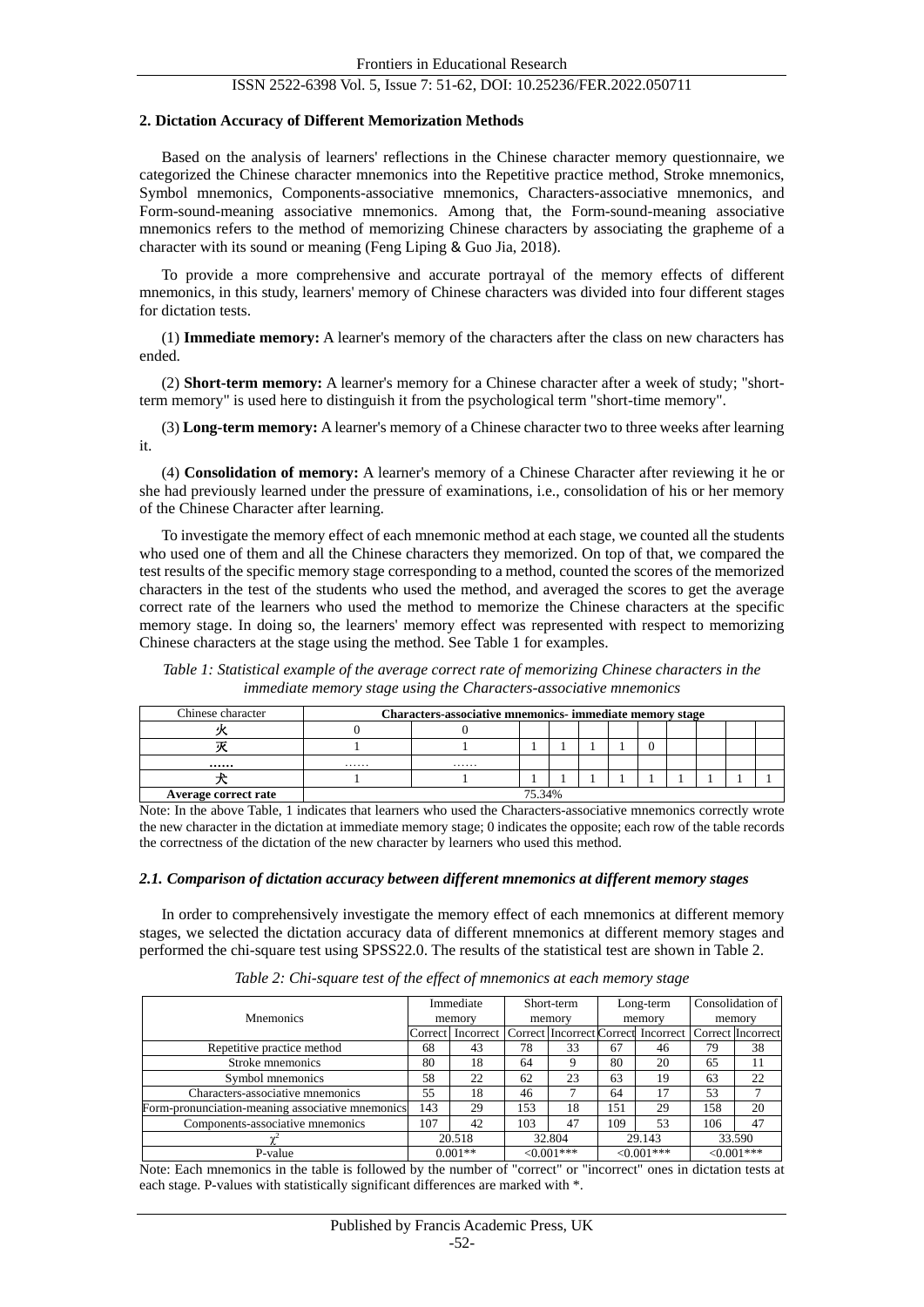The statistical test results show that the  $\chi$ 2 values were 20.518, 32.804, 29.143 and 33.590 in the immediate memory, short-term memory, long-term memory, and memory consolidation stages, respectively, and the p-values were all less than 0.05, signifying that the differences in the accuracy of different mnemonics in these stages were statistically significant. The above results provide a basis for us to discuss the differences in the effects of different mnemonics on different memory stages. To compare the overall pattern of memory effect of different mnemonics at each memory stage, we present the average correct rate of different mnemonics at different memory stages in Table 3 and Figure 1.

| Memory stage                                     | Average correct rate |        |        |           |                                                                         |  |  |  |  |
|--------------------------------------------------|----------------------|--------|--------|-----------|-------------------------------------------------------------------------|--|--|--|--|
| <b>M</b> nemonics                                |                      |        |        |           | Immediate Short-term Long-term Consolidation   Average correct rate for |  |  |  |  |
|                                                  | memory               | memory | memory | of memory | different mnemonics                                                     |  |  |  |  |
| Repetitive practice method                       | 61.26                | 70.27  | 59.29  | 67.52     | 64.60                                                                   |  |  |  |  |
| Stroke mnemonics                                 | 81.63                | 87.67  | 80.00  | 85.53     | 83.29                                                                   |  |  |  |  |
| Symbol mnemonics                                 | 72.50                | 72.94  | 76.83  | 74.12     | 74.10                                                                   |  |  |  |  |
| Characters-associative mnemonics                 | 75.34                | 86.79  | 79.01  | 88.33     | 81.65                                                                   |  |  |  |  |
| Form-pronunciation-meaning associative mnemonics | 83.14                | 89.47  | 83.89  | 88.76     | 86.31                                                                   |  |  |  |  |
| Components-associative mnemonics                 | 71.81                | 68.67  | 67.28  | 69.28     | 69.29                                                                   |  |  |  |  |
| Correct rates at different memory stages         | 74.82                | 78.69  | 74.37  | 78.33     | ۰                                                                       |  |  |  |  |

*Table 3: Average correct rate of different mnemonics at different memory stages (%)*



*Figure 1: Average correct rates of different mnemonics at different stages of memory*

A. Form-pronunciation-meaning associative mnemonics; B. Stroke mnemonics; C. Characters-associative mnemonics; D. Symbol mnemonics; E. Components-associative mnemonics; F. Repetitive practice method

With the above chart, we can see the following rules:

(1) The effect of short-term memory and consolidation of memory is better, while the effect of longterm memory is the worst. According to the Ebbinghaus forgetting curve, the amount of forgetting is positively correlated with the duration, the longer the duration, the greater the amount of forgetting, and the forgetting rate after one week reaches 74.6% (Feng Zhongliang, Wu Xinchun, Yao Meilin, Wang Jianmin, 2010), so the short-term memory stage where the mnemonics contributes the most has the best memory effect, while the long-term memory stage, after one week to two weeks of forgetting, has the poorest memory effect. Since the consolidation memory stage of the test was directly related to learners' performance, learners paid more attention to this test and would concentrate on reviewing and consolidating before the test, so the consolidation memory is also more effective. This proves the role of review and consolidation in the learning process, even after forgetting occurs, the concentrated consolidation review can help learners to recover their knowledge to the level when the effect is better.

(2) The trend of performance distribution of different mnemonics at the four stages is approximately the same, which indicates that the role and effect of mnemonics are relatively stable.

(3) The effects of Form-pronunciation-meaning associative mnemonics, Stroke mnemonics, and Characters-associative mnemonics are relatively favorable at all stages. Specifically, Formpronunciation-meaning mnemonics and Stroke mnemonics are both consistent with the characteristics of Chinese characters; the former reflects the rationality of the meaning constitution of Chinese characters, while the latter reflects the systematicality of the formation of Chinese characters, making they are more advantageous in memorizing Chinese characters. The Characters-associative mnemonics is very much in line with the learning characteristics of learners with Chinese as their second languages. Numerous studies have found that the association between Chinese characters with similar forms and similar sounds is one of the main causes of Chinese character errors (e.g., Zhu Zhiping and Harina, 1999; Chen Qin, Liu Jing, and Zhu Li, 2009). The Chinese-character-associative mnemonics can help learners to consciously distinguish between the Chinese characters they have learned and the characters with similar forms and sounds, and this awareness and ability to identify confusion will also help in the long-term learning of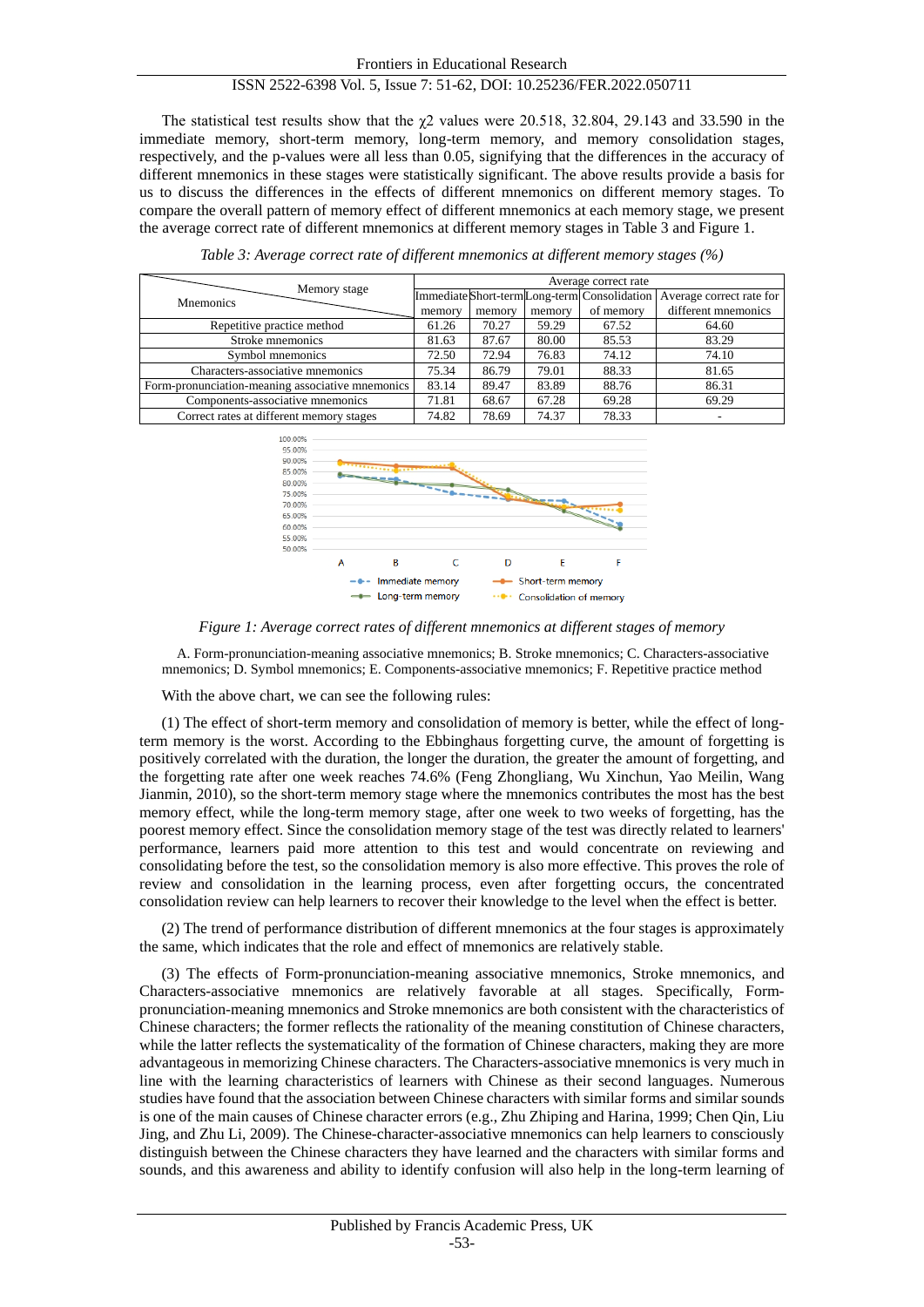Chinese characters.

(4) Stroke mnemonics is significantly more effective than Symbol mnemonics and repetitive practice at all stages of memory. Compared with the symbols that learners associate by themselves, strokes are part of the Chinese character system, the writing element of Chinese characters (Wang Ning, 2015), which are more scientific and systematic, and therefore can help learners achieve better memory effects. On the other hand, there are two main reasons for the big difference between Stroke mnemonics and Repetitive practice method: on the one hand, repetitive practice is only mechanical repetition, and learners' processing of Chinese characters and depth of memory are relatively shallow, and studies on memory by Ebbinghaus, Reed, and Taylor, et al. have all found that mechanically learned materials will be forgotten in large quantities and rapidly without timely review (Feng Zhongliang, Wu Xinchun, Yao Meilin. (Jianmin Wang, 2010); on the other hand, learners mainly use the Stroke mnemonics to memorize relatively simple single characters (pictographs and self-explanatory characters), while the use of repetitive practice is not affected by the type of characters, i.e., many learners still use this method when memorizing compound characters, and the complexity of the characters themselves also affects the memory effect of this method.

(5) The Components-associative mnemonics is not satisfactory at all stages of memory. On the one hand, this is because most of the Chinese characters memorized by this method are compound characters, and many of the errors of the components of single characters are migrated to the compound characters, resulting in "consequential error" (see 2.2); on the other hand, many factors affect the effectiveness of this method, such as the shape, position, and structure of the components.

#### *2.2. Comparison of dictation accuracy between different mnemonics in the short-term memory stage*

The dictation test at the short-term memory stage is just after the learners have completed the questionnaire on the mnemonics, so the average correct rate of the stage test can best reflect the memory effect of the mnemonics used by the learners. The average correct rates of Chinese characters memorized by different mnemonics at the short-term memory stage are shown in Figure 2.



*Figure 2: Average correct rates of Chinese dictation in the short-term memory stage for different mnemonics*

A. Form-pronunciation-meaning associative mnemonics; B. Stroke mnemonics; C. Characters-associative mnemonics; D. Symbol mnemonics; E. Components-associative mnemonics; F. Repetitive practice method

According to Figure 2, the average correct rate of Chinese characters memorized by different mnemonics at the short-term memory stage can be ranked as follows: Form-pronunciation-meaning associative mnemonics > Stroke mnemonics > Characters-associative mnemonics > Symbol mnemonics > Repetitive practice method > Components-associative mnemonics. Based on this, we can draw the following conclusions.

#### (1) Form-pronunciation-meaning mnemonics is most effective.

Jiang Xin and Zhao Guo (2001) mentioned the method of "making up some stories about the overall shape of the Chinese characters", and stated that "beginners often try to give a certain meaning to the characters according to their overall shape, that is, to establish some kind of connection with the existing patterns in the brain. This connection is meaningful for them, and can help them memorize Chinese characters. However, this may also be one of the reasons why students often have 'missing parts' and 'miss this and that' when writing Chinese characters", says an evaluation. Zhao Guo and Jiang Xin (2002) mentioned two such grapheme strategies: "S8 I memorize the grapheme of Chinese characters as a whole" and "S11 I imagine the grapheme of Chinese characters in my mind", arguing that they "also lead to the blurring of graphemes and confusion with characters with similar forms". Zhang Yuan (2011) also argues that "learners who prefer to use the memorizing strategy of "constituting patterns according the forms of Chinese characters" have poor handwriting performance and always appear to be 'missing parts' or 'adding unnecessary parts'". These findings are not consistent with the best memorizing effect of the Form-pronunciation-meaning-associative mnemonics in this study; the reason for this may lie in the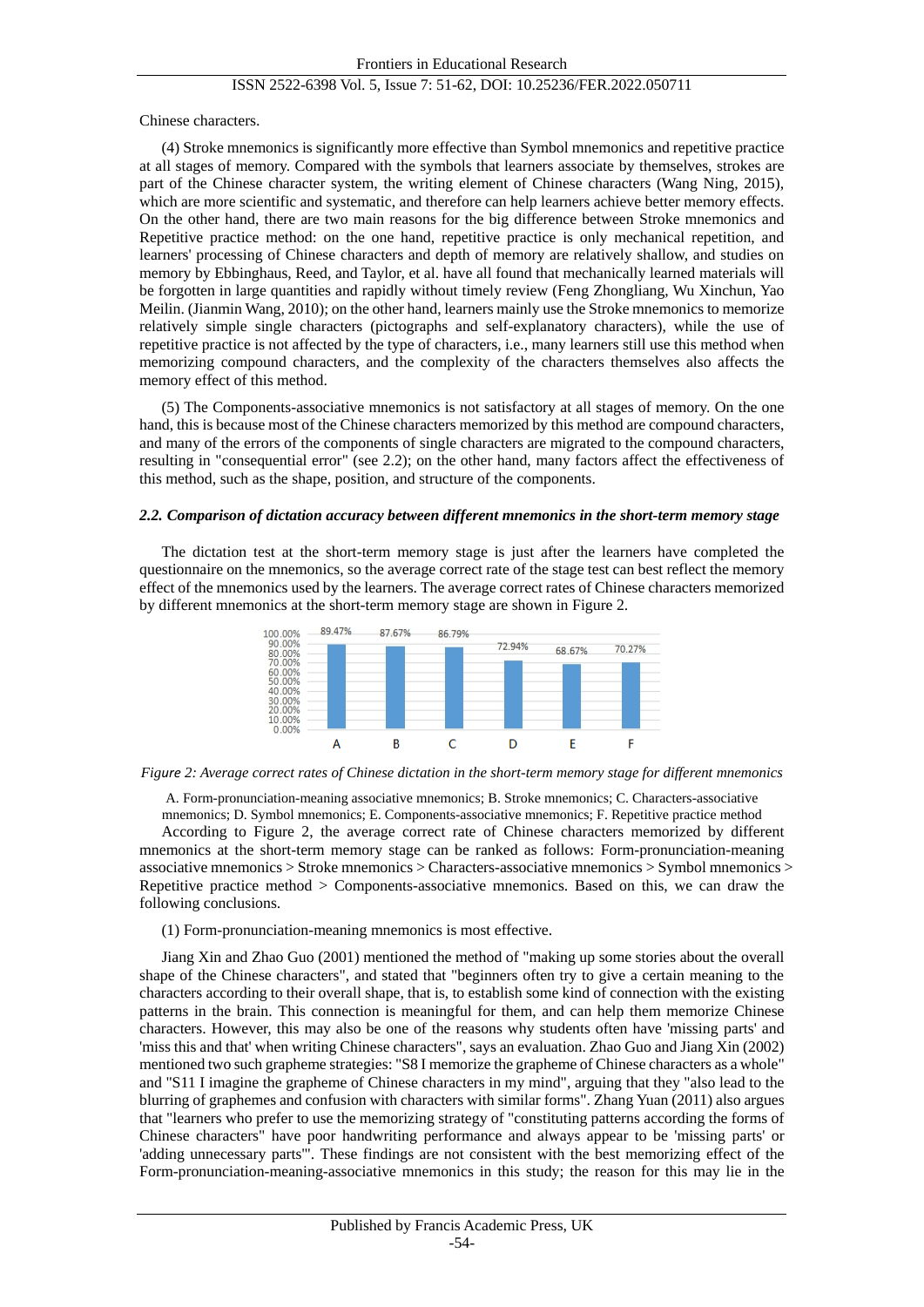specificity of this method. It is true that learners start from the overall shape of a Chinese character and imagine the grapheme of the character in their minds during the memorization process, using the overall grapheme to make up stories or construct images, but the meaning that learners give to the overall grapheme is associated with the sound or meaning of the character, rather than just a random pattern that learners build up based on their personal experience. Therefore, the Form-pronunciation-meaningassociative mnemonics is actually a special type of mnemonics denied by the predecessors; it can effectively communicate the form, sound, and sense of Chinese characters to each other and the learner will automatically strengthen the association between the three dimensions, so as to achieve a sound memory effect.

Form-pronunciation-meaning associative mnemonics, Stroke mnemonics and character-associative mnemonics are significantly better than Symbol mnemonics, Repetitive practice method and Components-associative mnemonics if terms of memory effect. The effect of Components-associative memory is the worst.

Zhou Jian and Wei Wanchuan (2004) stated that "International students all agreed that the grapheme strategy (including repeated writing, stroke memory, and grapheme association) was the most effective strategy at the beginning of learning Chinese characters (within 200 characters)." This is in line with the findings of this study, where "stroke memory" and "grapheme association" (in this study, this includes both Form-pronunciation-meaning mnemonics and Characters-associative mnemonics are indeed most effective. However, with respect to "repeated writing", the findings of this study support conclusions of Zhao Guo and Jiang Xin (2002) regarding the grapheme strategy of mechanical exercise: "S25 I practice single characters" and S28 I write new Chinese characters over and over again as I learn them". These two strategies are both significantly negatively correlated with Chinese character meaning recognition and performance in Chinese character writing, suggesting that they "may not be an effective strategy for promoting Chinese character learning". In the context of this study, the Symbol mnemonics and Repetitive practice method of mechanical memorization may not be effective in facilitating the memorization of Chinese characters.

Through a self-administered questionnaire, Ke (1998) found that most beginning-level Chinese learners in the United States believe that learning Chinese character components is more effective than learning Chinese character strokes. Jian Zhou and Wanchuan Yu (2004) also suggest that "the components strategy is superior to the strokes strategy and the grapheme-associative strategy". Zhang Yuan (2011) found that "learners who preferred the 'components analysis' memory strategy had better Chinese character recognition and writing scores". However, the analysis in this study is inconsistent with the results of previous studies: compared with other mnemonics, users of grapheme-associative mnemonics did not achieve a rosy effect. We have asked the learners about their views on the "Three Sinogram Verses Using Radicals" (2006) teaching materials and the component mnemonics used. Almost all of the learners said that it was easy to memorize Chinese characters through components and that the textbook was helpful in memorizing Chinese characters because when the first two characters in a set of characters were add up, they became the third character. I thought I memorized the third Chinese character, but sometimes it wasn't a simple sum of the first two, and it was easy to make mistakes in the strokes." The above interviews may partly explain the discrepancy between the real-life effects of Components-associative mnemonics and the general impression of its effects, and the reasons for this discrepancy - mainly due to "consequential error" - will be investigated in the following section through a error analysis. However, the data in this paper also suggest that the Components-associative mnemonics may be useful for memorizing Chinese characters, but it may not be as effective as we think, and learners may overemphasize the combination of components and ignore the details of the strokes.

#### **3. Different mnemonics and grapheme error**

#### *3.1. Definition of grapheme error*

Based on the definitions of Chinese character errors by Shi Zhengyu (2000), Xiao Xiqiang (2002), Guo Shenglin (2008), and Chen Deyin et al. (2018), the types of errors involved into three main categories: stroke errors, component errors, and wrongly written character errors, taking into account the specific errors of the subjects of this study.

Among them, the **stroke errors** include:

(1) inter-stroke relation error, i.e., learners confuse strokes with strokes that are separated, connected or intersecting, e.g., in the character for " $\uparrow \parallel$ ", the relationship between the long vertical stroke and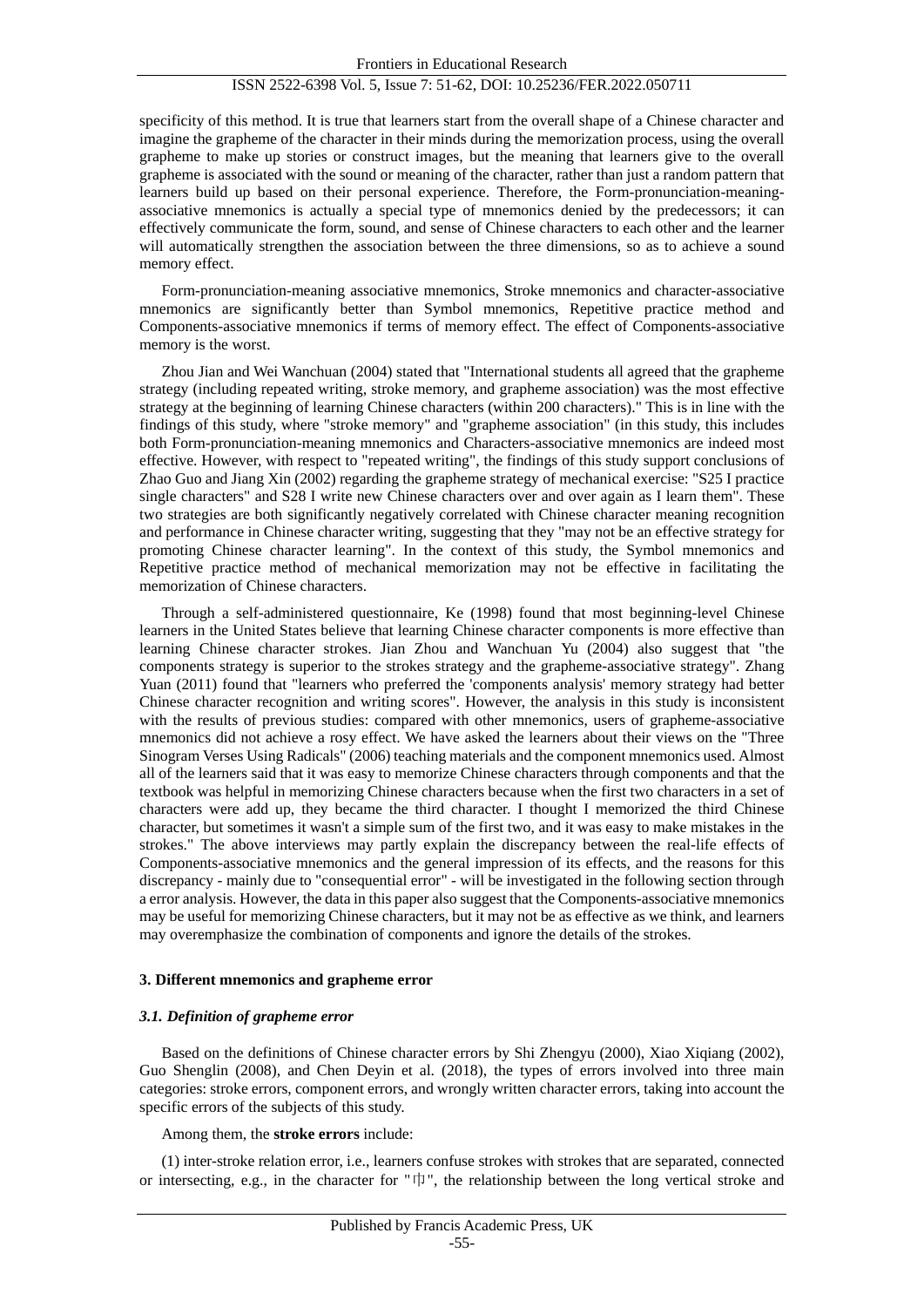horizontal turning hook should be intersecting, but learners treat them as connected.

(2) error in the number of strokes, i.e., learners mistakenly add or reduce strokes when writing Chinese characters, causing the corresponding strokes to be mistakenly added or missing, e.g., when writing the character for "白", the learner adds a horizontal stroke in the middle and writes "自". However, during the interview, the author found that the learner did not know the Chinese character "自", so we attributed this kind of error to an error in the addition of strokes; when the learner was writing the character for "毛", the first stroke was missing, resulting in a loss of strokes.

(3) Stroke shape error, i.e. the learner writes the wrong shape of a stroke, e.g. the learner writes the character for '见' with a vertical curved hook written as the right-falling stroke.

(4) Stroke misplacement, i.e. the learner writes a stroke in an incorrect position and the position where it should be written is left vacant, e.g. the learner writes the point of the character for '龙' to the left of the vertical left-falling stroke. Stroke misplacement also includes stroke mirrored misplacement, i.e. the position of the strokes is subject to mirrored inversion, e.g. the learner writes the top and bottom of the two lines of the character for  $\Box$  in a way that is short in the top and long in the bottom.

#### **Component error** include:

(1) component alternation or replacement, i.e., when the learner writes a composite character, the correct component is replaced by an incorrect one, thus making the composite character into a noncharacter, e.g., when the learner writes the character for "泉", he writes "白" as "王".

(2) Component misplacement, including structural displacement and mirrored displacement of components. Component structural displacement means that learners confuse the upper and lower structure of a Chinese character with the left and right structure, e.g., learners write the character for "聋 " as "龙耳". (2) Mirrored displacement of components, i.e., the positions of components are subject to mirrored inversion, e.g., learners write "明" as "月日".

(3) Component missing, i.e. a component is missing when the learner writes a compound character, but the corresponding position is left vacant. e.g. when the learner writes the character for '泉', the character for ' $\chi'$ ' is missing and only the character for ' $\Xi'$ ' is left at the top of the writing position.

## **Errors of wrongly written characters** include:

(1) Wrongly written characters in the same group: in the "Three Sinogram Verses Using Radicals", six characters are a group. If learners confuse two of the six characters in a lesson, they will be classified as wrongly written characters in the same group. For example, in the sixth week of the Chinese character lesson, new characters are those for "爪木采舟皿盘", but learners write "木" as "皿".

(2) Wrongly written characters due to similar forms, i.e., learners confuse characters with similar forms, e.g., learners write "穴" as "六".

(3) Wrongly written characters due to similar sounds, i.e., learners confuse characters with similar sounds, e.g., learners write "二" as "儿". Due to the rhythmical nature of the "Three Sinogram Verses Using Radicals", characters with similar sounds summarized by this paper often belong to wrongly written characters in the same group. The author recorded these characters as both wrongly written characters in the same group and wrongly written characters due to similar sounds, but recorded only once when classified as the broad category of "error of wrongly written characters".

#### *3.2. Analysis of grapheme error by different mnemonics*

| <b>M</b> nemonics<br>Type of error     | Repetitive<br>practice method |     | Components<br>-associative<br>mnemonics |     | mnemonics | Characters<br>-associative | Symbol<br>mnemonics |    | Stroke<br>mnemonics |     | Form-<br>pronunciation-<br>meaning method |     | Chi<br>-square | P value  |
|----------------------------------------|-------------------------------|-----|-----------------------------------------|-----|-----------|----------------------------|---------------------|----|---------------------|-----|-------------------------------------------|-----|----------------|----------|
|                                        | $\times$                      |     | ×                                       |     | $\times$  |                            | $\times$            |    | ×                   |     | ×                                         |     |                |          |
| Stroke error                           | 20                            | 111 | 27                                      | 155 | 12        | 73                         | 12                  | 83 |                     | 99  | 8                                         | 190 | 16.835         | $0.005*$ |
| Error of wrongly written<br>characters | 13                            | 118 | 3                                       | 179 | 3         | 82                         |                     | 90 |                     | 103 |                                           | 191 | 13.143         | $0.022*$ |
| Component error                        |                               | 122 | 17                                      | 165 | ⌒         | 83                         |                     | 94 |                     | 107 |                                           | 195 | 24.133         | $0.000*$ |
| Total errors                           | 42                            | 89  | 47                                      | 135 | 17        | 68                         | 18                  | 77 | 15                  | 93  | 18                                        | 180 |                |          |
| Number of times of each<br>method used | 131                           |     | 182                                     |     | 85        |                            | 95                  |    | 108                 |     | 198                                       |     |                |          |

*Table 4: Table of chi-square tests for types of error vs. mnemonics*

Note: The data in the table represent the number of "×: error" and "√: correct" ones produced by learners for a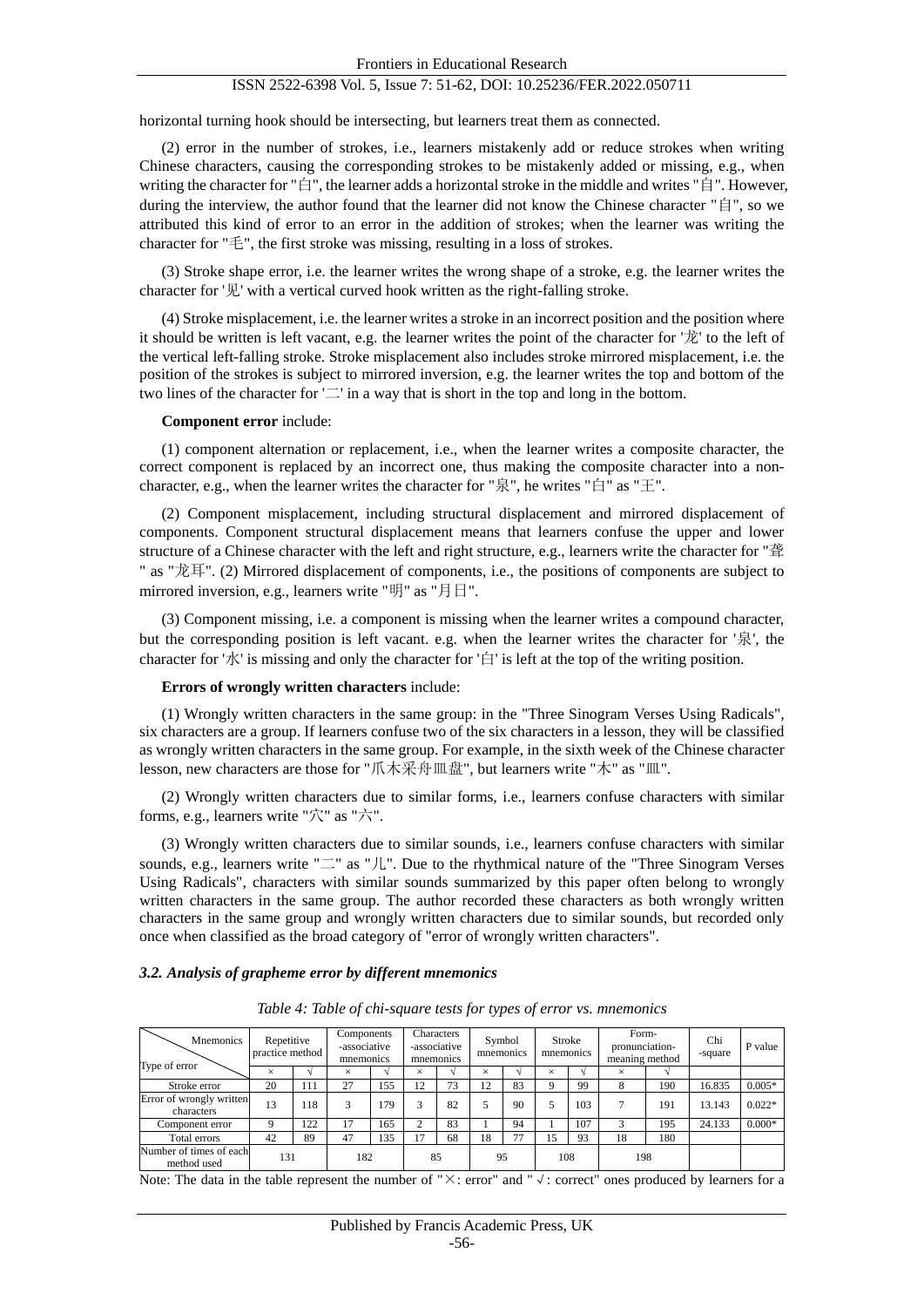given mnemonics. Statistically significant differences in p-values are marked with \*.

Based on the learners' dictation, we collected a total of 157 typical errors. To explore the distribution of different mnemonics in the broad category of error, we tested the following data by type of error using SPSS 22.0 software with cross chi-square analysis (see Table 4).

The statistical test results show that the p-values of the cross-chi-square test for stroke error, error of wrongly written characters, and component error are all less than 0.05, indicating that there are significant differences in the different mnemonics in causing grapheme error. This provides a basis for us to compare the distribution of different mnemonics in different types of error. To facilitate comparative analysis, we prepared Tables 5 and 6 according to the correspondence between different types of error and mnemonics.

| <b>M</b> nemonics                      | Repetitive<br>practice method |               | Components<br>-associative<br>method |               | Characters<br>-associative<br>mnemonics |                         | Symbol<br>mnemonics |               | <b>Stroke</b><br>mnemonics |               | Form-pronunciation<br>-meaning<br>associative method |               |
|----------------------------------------|-------------------------------|---------------|--------------------------------------|---------------|-----------------------------------------|-------------------------|---------------------|---------------|----------------------------|---------------|------------------------------------------------------|---------------|
| Type of error                          | Number                        | Error<br>rate | Number                               | Error<br>rate |                                         | NumberError rate Number |                     | Error<br>rate | Number                     | Error<br>rate | Number                                               | Error<br>rate |
| Stroke error                           | 20                            | 15.27%        | 27                                   | 14.84%        | 12                                      | 14.12%                  | 12                  | 12.63%        | 9                          | 8.33%         | 8                                                    | 4.04%         |
| Error of wrongly<br>written characters | 13                            | 9.92%         | 3                                    | 1.65%         | 3                                       | 3.53%                   | 5                   | 5.26%         | 5                          | 4.63%         |                                                      | 3.54%         |
| Component error                        | Q                             | 6.87%         | 17                                   | 9.34%         | ↑                                       | 2.35%                   |                     | 1.05%         |                            | 0.93%         | 3                                                    | 1.52%         |
| Total errors                           | 42                            | 32.06%        | 47                                   | 25.82%        | 17                                      | 20.00%                  | 18                  | 18.95%        | 15                         | 13.89%        | 18                                                   | 9.09%         |
| Number of times of<br>each method used |                               | 131           |                                      | 182           |                                         | 85                      |                     | 95            | 108                        |               | 198                                                  |               |

*Table 5: Distribution of broad categories of error for different mnemonics*

Note: "Number" is the number of error produced by learners using the mnemonics; "Error rate" is the quotient of the number of errors of a specific mnemonics divided by the total number of times the method is used, which stands for the probability of a certain type of error when the learner uses this mnemonics, and is used to compare the effects of different mnemonics.

|                                | Mnemonics                                              | Components<br>-associative | Repetitive<br>practice | Form-pronunciation-<br>meaning associative | Symbol<br>mnemonics | Characters<br>-associative | <b>Stroke</b><br>mnemonics | Total        |
|--------------------------------|--------------------------------------------------------|----------------------------|------------------------|--------------------------------------------|---------------------|----------------------------|----------------------------|--------------|
| Type of error                  |                                                        | method                     | method                 | method                                     |                     | mnemonics                  |                            |              |
|                                | inter-stroke relation<br>error                         | 13                         | 3                      | 3                                          | $\overline{4}$      | 8                          | $\overline{2}$             | 33           |
|                                | Stroke count error                                     | 9                          | 9                      | 3                                          | 5                   | $\overline{2}$             | $\overline{4}$             | 32           |
|                                | (Strokes missing)                                      | $\overline{7}$             | $\overline{7}$         | $\overline{3}$                             | $\overline{4}$      | $\mathbf{1}$               | $\overline{3}$             | 25           |
| Stroke error                   | (Strokes added by<br>mistake)                          | $\overline{c}$             | $\overline{c}$         | $\boldsymbol{0}$                           | $\mathbf{1}$        | $\mathbf{1}$               | $\mathbf{1}$               | $\tau$       |
|                                | Stroke shape error                                     | $\overline{3}$             | 3                      | 1                                          | $\overline{c}$      | 3                          | $\overline{0}$             | 12           |
|                                | Stroke misplacement                                    | $\overline{2}$             | 5                      | $\mathbf{1}$                               | $\mathbf{1}$        | $\mathbf{0}$               | $\overline{3}$             | 12           |
|                                | (Strokes mirrored<br>displacement)                     | $\overline{2}$             | $\overline{4}$         | 1                                          | $\mathbf{1}$        | $\Omega$                   | $\overline{2}$             | 10           |
|                                | stroke direction error                                 | $\boldsymbol{0}$           | $\mathbf{0}$           | 1                                          | $\mathbf{0}$        | $\overline{0}$             | $\overline{0}$             | $\mathbf{1}$ |
|                                | Wrongly written<br>characters in the<br>same group     | 1                          | 11                     | 4                                          | 3                   | $\overline{c}$             | 5                          | 26           |
| error of<br>wrongly<br>written | Wrongly written<br>characters due to<br>similar forms  | $\overline{0}$             | $\overline{c}$         | 3                                          | $\overline{c}$      | 3                          | $\overline{4}$             | 14           |
| characters                     | Wrongly written<br>characters due to<br>similar sounds | $\overline{2}$             | 5                      | 1                                          | $\mathbf{1}$        | $\overline{0}$             | $\mathbf{1}$               | 10           |
|                                | Component<br>alternation or<br>replacement             | 10                         | 6                      | $\overline{c}$                             | $\mathbf{1}$        | $\overline{0}$             | $\mathbf{0}$               | 19           |
|                                | Component<br>misplacement                              | 5                          | $\mathbf{1}$           | $\mathbf{0}$                               | $\mathbf{0}$        | 2                          | $\mathbf{1}$               | 9            |
| error                          | Components component structure<br>displacement)        | $\overline{c}$             | $\boldsymbol{0}$       | $\boldsymbol{0}$                           | $\mathbf{0}$        | $\mathbf{0}$               | $\mathbf{0}$               | 2            |
|                                | (Component<br>mirrored<br>displacement)                | 3                          | 1                      | $\boldsymbol{0}$                           | $\mathbf{0}$        | $\overline{c}$             | $\mathbf{1}$               | 7            |
|                                | Component missing                                      | $\overline{c}$             | $\overline{2}$         | 1                                          | $\Omega$            | $\mathbf{0}$               | $\Omega$                   | 5            |

*Table 6: Distribution of specific types of error in different mnemonics*

First, we will examine the overall picture of error and the distribution of different mnemonics across specific types of error.

In general, stroke error is the most common type, accounting for 56.05% of all errors. Among which, the inter-stroke relation error is most common, accounting for 21.02% of all errors and 37.5 % of stroke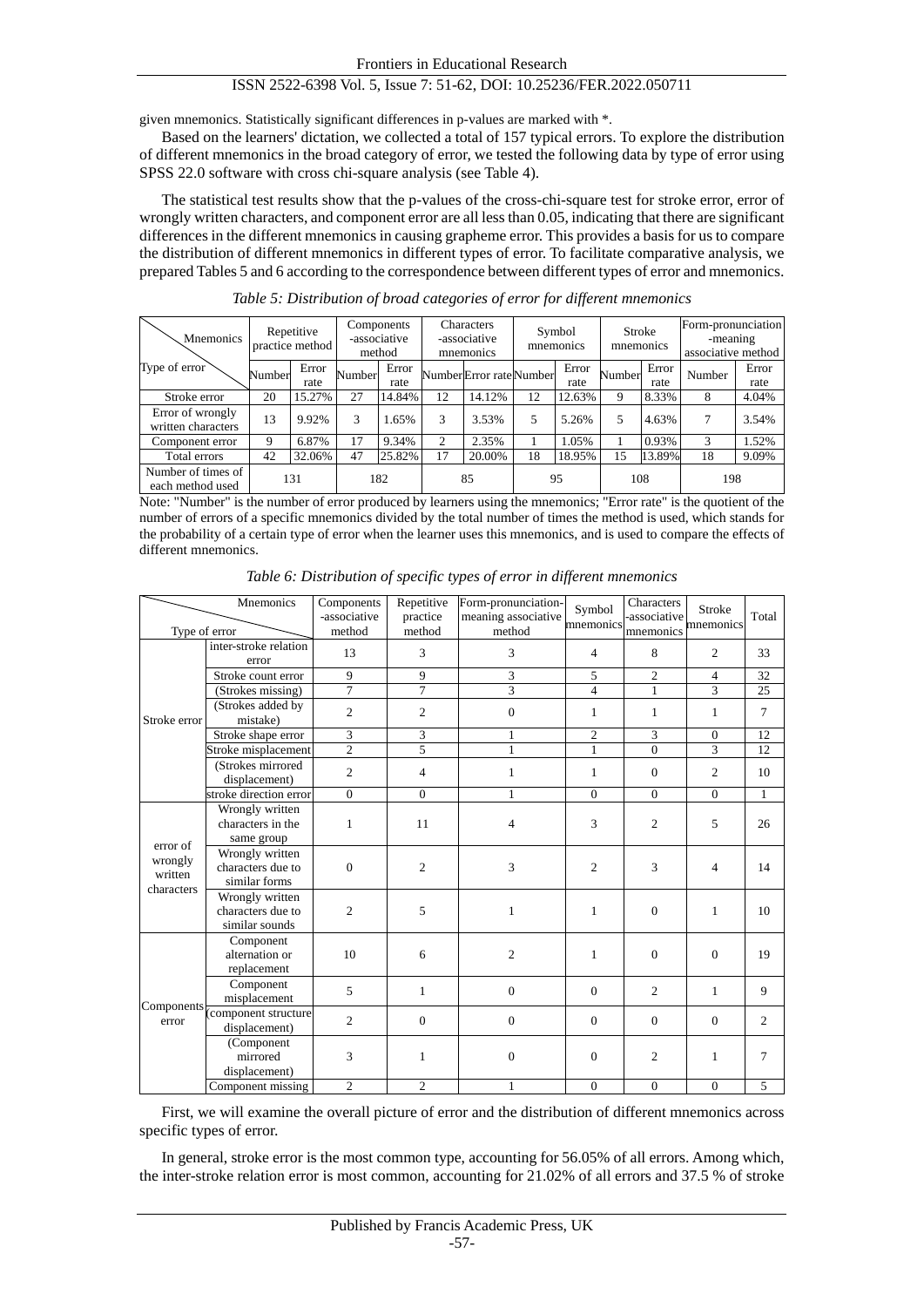error, followed by stroke number error, accounting for 20.38% of all errors and 36.36% of stroke error, with more strokes missing than strokes mistakenly added. By comparing the proportion of stroke error, we found that Repetitive practice method > Components-associative mnemonics > Charactersassociative mnemonics > Symbol mnemonics > strokes mnemonics > Form-pronunciation-meaningassociative mnemonics.

There were slightly more errors of wrongly written characters than component errors. As the "Three Sinogram Verses Using Radicals" (2006) aims to establish linkages between characters in a group to facilitate students' memorization, the confusion of characters in a group is the one among its kind hard to avoid in this teaching mode. Among errors of wrongly written characters, Repetitive practice method > Symbol mnemonics  $>$  Stroke mnemonics  $>$  Form-pronunciation-meaning-associative mnemonics  $>$ Characters-associative mnemonics > Components-associative method.

The most common component alternation or replacement error in components errors were 12.03% of all errors and 57.58% of the component errors, and the most common component displacement error was component mirrored displacement. Among component errors, Components-associative method > Repetitive practice method > Characters-associative mnemonics > Form-pronunciation-meaningassociative mnemonics > Symbol mnemonics > Stroke mnemonics.

In the next section, we will examine the characteristics of the errors that learners make when they use specific mnemonics to memorize Chinese characters.

The most common errors that learners make when memorizing Chinese characters through **repetitive practice** were stroke error and error of wrongly written characters, especially the strokes missing error in the error of the number of strokes. This indicates that the Repetitive practice method may not be suitable for memorizing Chinese characters with too many strokes, and learners may inadvertently miss strokes during repetitive practice. However, learners who used the Repetitive practice method had fewer inter-stroke relation errors, which means that through repetitive practice, learners can pay better attention to the relationship between strokes and achieve more accurate writing results. However, the number of errors of wrongly written characters, especially those in the same group, was also far greater than other methods. This shows that the Repetitive practice method does have some effect on the consolidation of character grapheme, but the link between form, sound and sense of the characters established by this method is weaker, and therefore there are more confused wrongly written character or component alternation or replacement errors.

| Serial No.     | mnemonics                                             | <b>Chinese character</b> | Type of error               | error description                                                                                |  |  |
|----------------|-------------------------------------------------------|--------------------------|-----------------------------|--------------------------------------------------------------------------------------------------|--|--|
| 1              | Form-pronunciation-meaning -<br>associative mnemonics | 水                        | Stroke shape                | Vertical hook was written as vertical                                                            |  |  |
|                | Components-associative mnemonics                      | 泉                        | error                       |                                                                                                  |  |  |
| $\overline{c}$ | Repetitive practice method                            | 艮                        | Stroke shape                | Vertical rising stroke was written as a                                                          |  |  |
|                | Components-associative mnemonics                      | 眼                        | error                       | vertical stroke                                                                                  |  |  |
| 3              | Stroke mnemonics                                      | 龙                        | Stroke                      | The dot was on the left of the vertical                                                          |  |  |
|                | Components-associative mnemonics                      | 聋                        | misplacement                | left-falling stroke                                                                              |  |  |
| 4              | Stroke mnemonics                                      | 毛                        | Stroke missing              | Left falling stroke was missing                                                                  |  |  |
|                | Components-associative mnemonics                      | 笔                        |                             | Left falling stroke was missing in "毛"                                                           |  |  |
| 5              | Form-pronunciation-meaning -<br>associative mnemonics | 舟                        | Stroke missing              | The first stroke - left falling stroke                                                           |  |  |
|                | Components-associative mnemonics                      | 盘                        |                             | was missing                                                                                      |  |  |
|                | Symbol mnemonics                                      | 耳                        | Mistakenly                  | An extra horizontal stroke was added<br>in the middle                                            |  |  |
| 6              | Components-associative mnemonics                      | 聋                        | added strokes               | An extra horizontal stroke was added<br>in the middle of "耳"                                     |  |  |
|                | Characters-associative mnemonics                      | 白                        |                             | An extra horizontal stroke was added                                                             |  |  |
| 7              | Components-associative mnemonics                      | 泉                        | Mistakenly<br>added strokes | in the middle of "白"which<br>therefore became "自"(but the<br>learner did not know the character) |  |  |
| 8              | Symbol mnemonics                                      | 巾                        | Inter-stroke                | Long vertical stroke met horizontal                                                              |  |  |
|                | Components-associative mnemonics                      | 帘                        | relation error              | turning & hook                                                                                   |  |  |
| 9              | Repetitive practice method                            | 走                        | Inter-stroke                | The first vertical stroke met the first                                                          |  |  |
|                | Components-associative mnemonics                      | 赶                        | relation error              | horizontal stroke                                                                                |  |  |
| 10             | Stroke mnemonics                                      | 小                        | Stroke mirrored             |                                                                                                  |  |  |
|                | Components-associative mnemonics                      | 尖                        | displacement                | The directions of two dots of "小"                                                                |  |  |

*Table 7: Components-associative mnemonics - example of "consequential error" in stroke errors*

Stroke errors are the most common among learners who use **Components-associative mnemonics**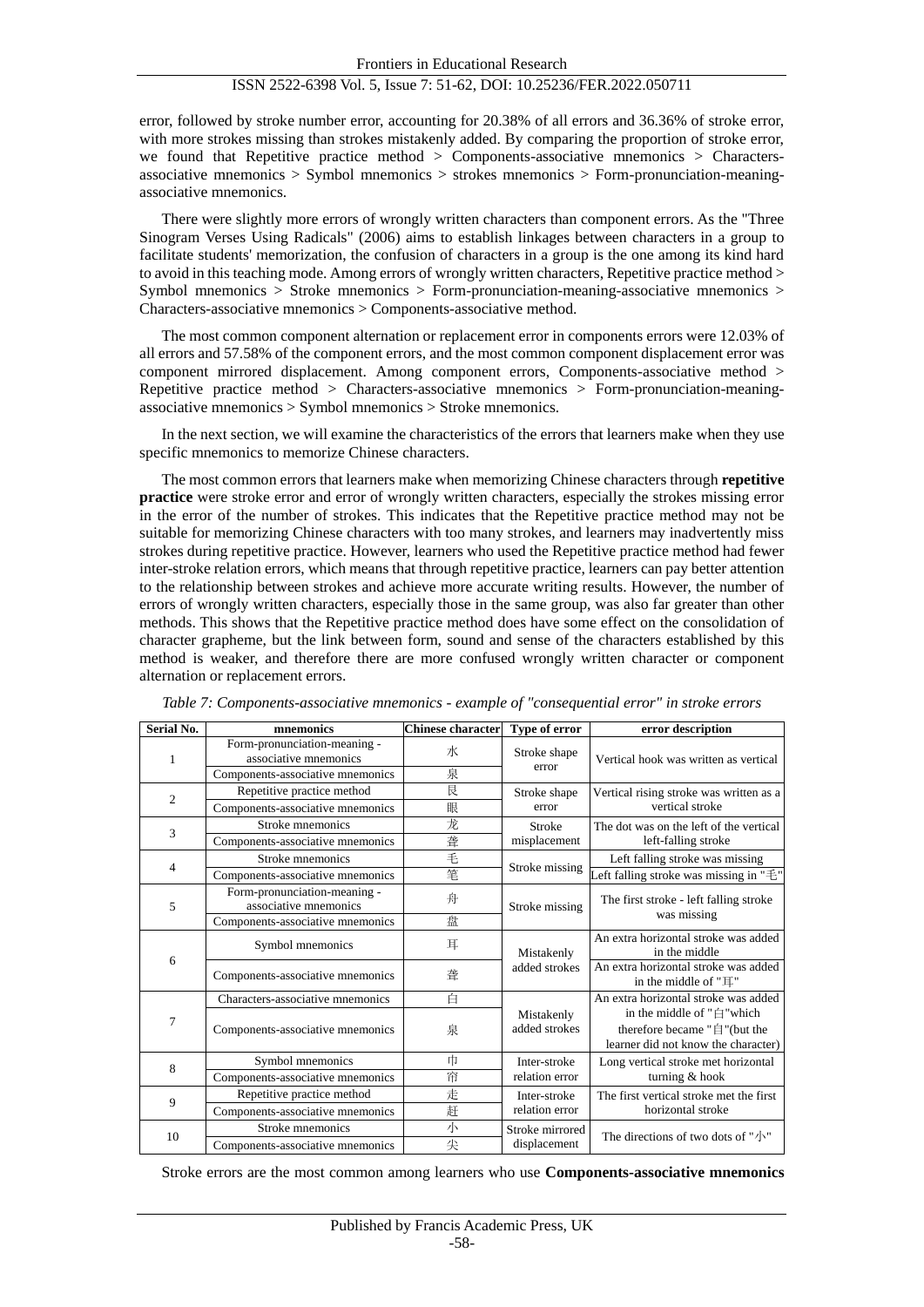to memorize Chinese characters, especially inter-stroke relation error and number of stroke error. On the one hand, this may be due to the fact that learners use components as the basic unit of memorization and focus on the composite relations between components, lacking attention to details such as the form, position, and inter-stroke relations of strokes. On the other hand, it can also be attributed to the characteristics of the Chinese characters that learners remember using the Components-associative mnemonics. The vast majority of Chinese characters involved in this method are component characters, i.e., composed of two single characters as components. So, if a single character has stroke writing error (e.g., the single character error in the previous line of each serial number of Table 7), the component character with that character as a component will often have corresponding stroke writing error as well (e.g., the next line in each serial number contains a compound character error with the single character as a component). To investigate this phenomenon in more detail, the author named this type of error as "consequential error", summed up all the errors of each learner, and compared the single character and the compound character with the single character as its component. "As many as 24 or 88.89% were found to be "consequential error" in stroke errors, and these errors were clearly influenced more by the way they were memorized, as shown in Table 7.

There are also four "consequential errors" in the component error that learners made when they memorized Chinese characters through Components-associative mnemonics. The existence of "consequential errors" actually indirectly explains the lower-than-expected accuracy in memorizing Chinese characters by the Components-associative mnemonics method we found earlier. In fact, the typical error directly caused by the Components-associative mnemonics is the component-type error that occurs at the level of component combination without the influence of the individual components (e.g., example in Table 8). This process involves the learner consciously memorizing compound characters through Components-associative combinations, but confusion or forgetfulness occurs when memorizing a particular component. This leads to component alternation or replacement and component missing errors; or only approximate graphemes of the components are kept in mind, without remembering the structure or relative position of the components when they are combined, thus leading to component displacement error.

| <b>Chinese character</b> | Type of error                        | error description                                                                         |
|--------------------------|--------------------------------------|-------------------------------------------------------------------------------------------|
| 眼                        | Component alternation or replacement | "目" was written as "月"                                                                    |
| 视                        | Component alternation or replacement | fell into two components "示" and "见"                                                      |
| 尖                        | Component alternation or replacement | "大" was written as "木" <sup>1</sup>                                                       |
| 泉                        | Component alternation or replacement | "白" was written as "田"                                                                    |
| 尖                        | Component missing                    | "大" was missing                                                                           |
| 泉                        | Component missing                    | "泉" was written as "水"                                                                    |
| 聋                        | Component structure displacement     | became the left -right structure                                                          |
| 帘                        | Component structure displacement     | became the left -right structure                                                          |
| 明                        | Component mirrored displacement      | " $\frac{1}{2}$ " was on the left while " $\frac{1}{2}$ " was on the wright               |
| 好                        | Component mirrored displacement      | " $\overrightarrow{f}$ " was on the left while " $\overrightarrow{x}$ " was on the wright |

*Table 8: Components-associative mnemonics - typical examples of component error*

<sup>1</sup> In isolation, it seems that this error could also be classified as a "error of mistakenly added strokes". But the author, after examining the overall picture of learner's errors, found that the learner did not add any strokes when he was writing "大", and that the grapheme of "大" was flatter, while the character for "木" in "尖" subject to error was relatively square, which was consistent with the grapheme of "木" written by him when "木" was a single character. Therefore, we classify this example of error as "component alternation or replacement".

The most typical errors that learners made when they chose to memorize Chinese characters were those influenced by the associated Chinese characters, predominated by stroke error (see Table 9 for examples). The interference of associated Chinese characters on new characters was mainly manifested in strokes (stroke shape, inter-stroke relation)

| <b>Associated Chinese   Chinese</b><br>characters | characters | Type of error                                  | error description                                                                                |  |  |
|---------------------------------------------------|------------|------------------------------------------------|--------------------------------------------------------------------------------------------------|--|--|
|                                                   | 见.         | Stroke shape error                             | The vertical curved hook was written as the<br>right-falling stroke                              |  |  |
| 木                                                 | 采          | Stroke missing                                 | The dot in the middle was missing                                                                |  |  |
|                                                   | 见          | Inter-stroke relation error                    | The last two strokes were written as " / ,"                                                      |  |  |
| 月                                                 | 舟          | Inter-stroke relation error                    | The horizontal stroke met the vertical left-<br>falling stroke and the horizontal turning & hook |  |  |
|                                                   |            | Wrongly written character due to similar forms | "力" was written as "刀"                                                                           |  |  |

*Table 9: Examples of typical errors of Characters-associative mnemonics*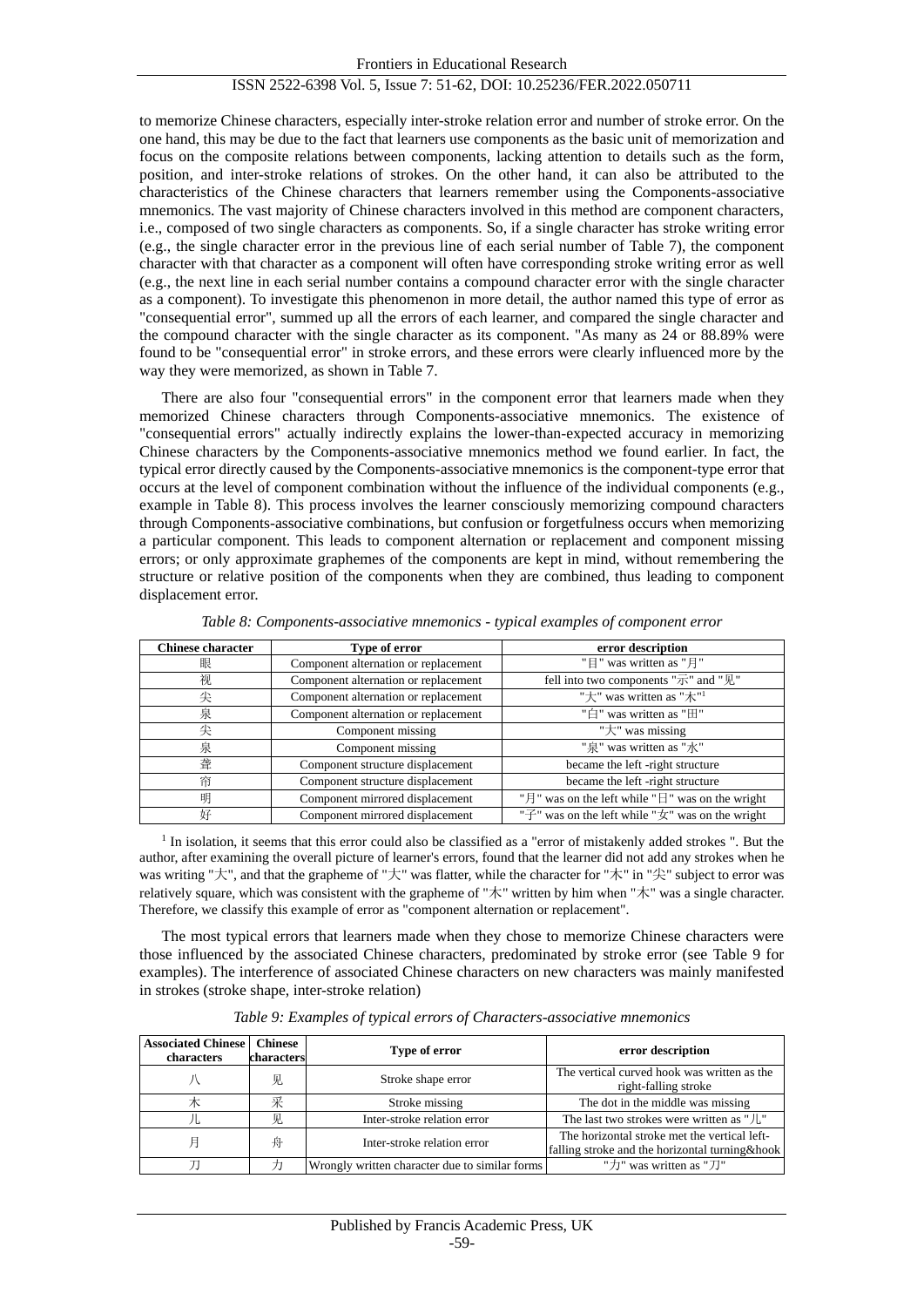After examining the errors of learners using **Symbol mnemonics**, we did not find the expected symbolic errors of strokes, and the distribution of errors involved in Symbol mnemonics was almost the same as that in Stroke mnemonics. For some learners, specific symbols were "special strokes" of their own construction, and they were more familiar with these symbols than with strokes, so they will preferentially associate these symbols with Chinese characters in their memory. However, from the scientific point of view of Chinese characters, Stroke mnemonics is still superior to Symbol mnemonics, and we can find that the memory effect of Stroke mnemonics is significantly better than Symbol mnemonics in all stages of memorization through the comparison of dictation results. In addition, although we did not directly find symbolic errors of strokes, the ambiguity of symbols and inconsistency with strokes did lead to learners' inaccurate processing of details such as stroke position, number, and inter-stroke relations, which led to error. See Table 10 for an example of a specific error.

| <b>Chinese character</b> | <b>Specific description of Symbol mnemonics</b>                | <b>Type of error</b>            | <b>Error description</b>                                             |
|--------------------------|----------------------------------------------------------------|---------------------------------|----------------------------------------------------------------------|
| 儿                        | "   . " was written as "L"                                     | Stroke mirrored<br>displacement | The left and right was subject to stroke<br>mirrored displacement    |
| 笔                        | "Zhuzi head" was written as a flying bird in a<br>stick figure | Stroke missing                  | Two horizontal strokes were missing in<br>the "Zhuzi head"           |
| 毛                        | "T"+旁边的线"T" + the line next to it                              | Stroke missing                  | A left-falling stroke was missing in " $\pm$ "                       |
| 耳                        | A box-shaped matter is cut into three parts                    | Mistakenly added<br>strokes     | An extra horizontal stroke was added in<br>the middle                |
| 毛                        | Reverse $J'' +$ three lines through it.                        | Inter-stroke<br>relation error  | The vertical curved intersected with the<br>left-falling stroke      |
| 巾                        | Sideward E                                                     | Inter-stroke<br>relation error  | The long vertical stroke met the<br>horizontal turning & hook        |
| 笔                        | Two $K+$ a flying saucer                                       | Inter-stroke<br>relation error  | The vertical curved hook intersected<br>with the left-falling stroke |

*Table 10: Examples of typical errors in Symbol mnemonics*

Learners who used the **Stroke mnemonics** to memorize Chinese characters did not produce stroke shape errors, which indicates that the stroke shapes were well remembered and consolidated in the process of using the mnemonics to memorize Chinese characters. Learners produced fewer stroke errors when using Stroke mnemonics and Form-pronunciation-meaning associative mnemonics, which shows that the mnemonics method is effective in strengthening the foundation of Chinese character writing for beginners.



# **4. Teaching Suggestions**

*Figure 3: Moving min-max graph of (A)Components-associative mnemonics and (B)Stroke mnemonics*

van Geert & van Dijk (2002) developed the technique of moving min-max graphs, which helps to visualize the extent of variation. In this paper, we look at the magnitude of individual differences in learners' use of a particular memory method by plotting moving min-max graphs with a time window of 3 time points. We will focus on the distance between the maximum and minimum lines, i.e. the bandwidth, which reflects the degree of discrete variation in the data, i.e. the degree of individual difference within learners who choose this method.

(1) **Guiding students to make reasonable use of the Components-associative mnemonics:** Components are the structural units of compound Chinese characters and also important functional units, so they should be fully utilized in teaching. However, learners were unable to get a fruitful result after using Components-associative mnemonics to memorize Chinese characters, and one of the major reasons is that the strokes within the components are wrong. Therefore, when using components to teach Chinese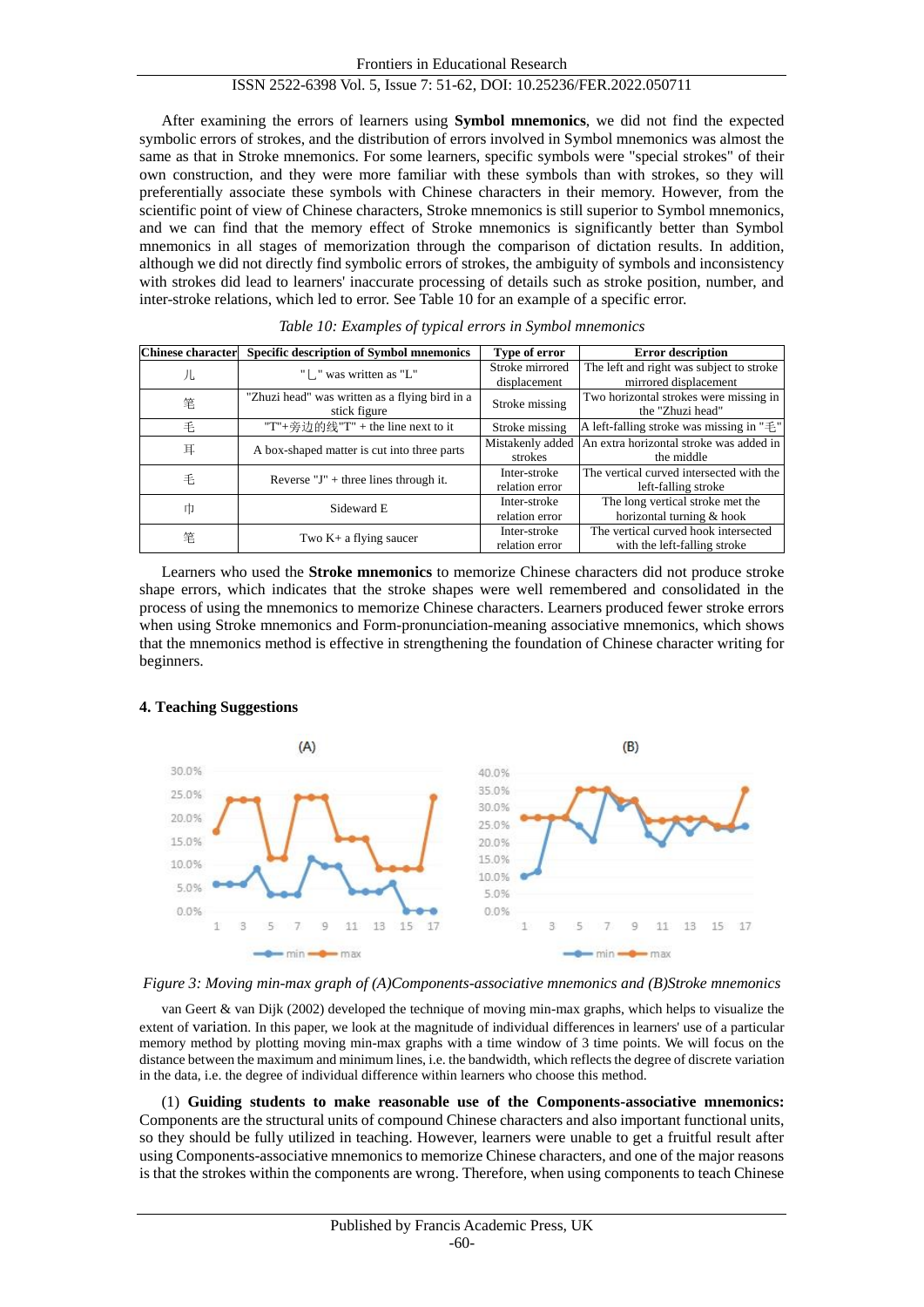characters, in addition to emphasizing their function and structure at the component level, we should not neglect the teaching of the forms of the components themselves. It is important to emphasize not only the function, meaning, and structure at the component level to cultivate students' awareness and ability to assemble components, but also to focus on the teaching of the form of the component itself. In this way, learners are guided to pay attention to both the overall shape of the component and the details of the strokes inside the component, and ideally, to combine the Components-associative mnemonics with the Stroke mnemonics to reduce "consequential error. In doing so, the best memory effect can be achieved. By plotting a moving min-max graph of the Components-associative mnemonics (Figure 3) and observing its bandwidth, we found that, overall, individual differences in learners' ability to memorize Chinese characters using the Components-associative mnemonics are small, and thus we speculate that this method may be highly teachable.

(2) **Emphasize the effectiveness of the Stroke mnemonics:** Chinese teachers have always attached great importance to the teaching of strokes when they teaching Chinese characters, and the research of this paper also found that the teaching of strokes is important and effective, and the Stroke mnemonics is also the one with fewer errors and a higher accuracy rate. Therefore, the author believes that teachers should value the importance of strokes in learning Chinese characters to learners, especially those who are learning Chinese characters from scratch. On top of that, the teachers should cultivate students' awareness of accurate stroke recognition and stroke writing, and require them to be able to identify and write correct stroke shapes, inter-stroke relations, and stroke numbers. When learners are found to use symbols as "special strokes", the teacher should explain the systematic relationship between the strokes and the Chinese characters, and guide students to write strokes in a standard way. By plotting the moving min-max graph of the Stroke mnemonics (Figure 4) and observing its bandwidth, we found that the use of the Stroke mnemonics among learners vary greatly, and there may be some learners who realized the importance of strokes but could not stick to them. A learner once complained to the author that "Strokes are effective for memorizing Chinese characters, but the process of memorizing strokes is annoying." In the face of such a situation, teachers should channel students' negative feelings, urge them to stick to the use of the Stroke mnemonics to remember Chinese characters, and employ interesting ways (e.g., Chinese character copying competition) to encourage students to use the Stroke mnemonics more often and arouse students' attention to the strokes.

(3) **Emphasize the diversity of mnemonics:** Feng Liping (2013) suggestion on teaching Chinese characters is very scientific and coincides with the results of this study: "Different learning methods will produce different memorization effects, so students should be encouraged to make deeper processing based on the analysis of Chinese characters, rather than simply repeating and copying them. Teachers should take into account the characteristics of the Chinese characters themselves, learners' errors, learners' cognitive styles and preferences, and the characteristics of the stage at which learners memorize the characters to guide them to choose the most appropriate and efficient mnemonics, and to lead them to review and cycle through the characters in a timely manner. For different types of Chinese characters, teachers should guide learners to use a variety of mnemonics.

# **5. Conclusion**

Through the analysis of the relationship between different mnemonics and memory effect, we have the following main conclusions: (1) the role and effect of mnemonics is relatively stable, and due to the nature of the memory curve and test, learners short-term memory and memory consolidation stages are better than the immediate memory and long-term memory stages; (2) in different stages of memory, Form-pronunciation-meaning-associative mnemonics, Stroke mnemonics, and Characters-associative mnemonics all have better memory effects because they are consistent with the characteristics of Chinese characters; (3) different mnemonics lead to different writing errors of Chinese characters, the Repetitive practice method mainly leads to stroke missing error, and the Characters-associative mnemonics mainly leads to the confusion between the memorized Chinese characters and the associated Chinese characters on the strokes; (4) although the Components-associative method has a poor memory effect overall, the main reason lies in the error of strokes within the wrong component, and the error rate appearing only at the level of component addition or missing, component misplacement, etc. is not high, so the component mnemonics is still effective in memorizing Chinese characters. Therefore, when teaching Chinese characters, teachers should guide students to make reasonable use of Components-associative mnemonics, pay attention to the effectiveness of the Stroke mnemonics, and value the diversity of mnemonics.